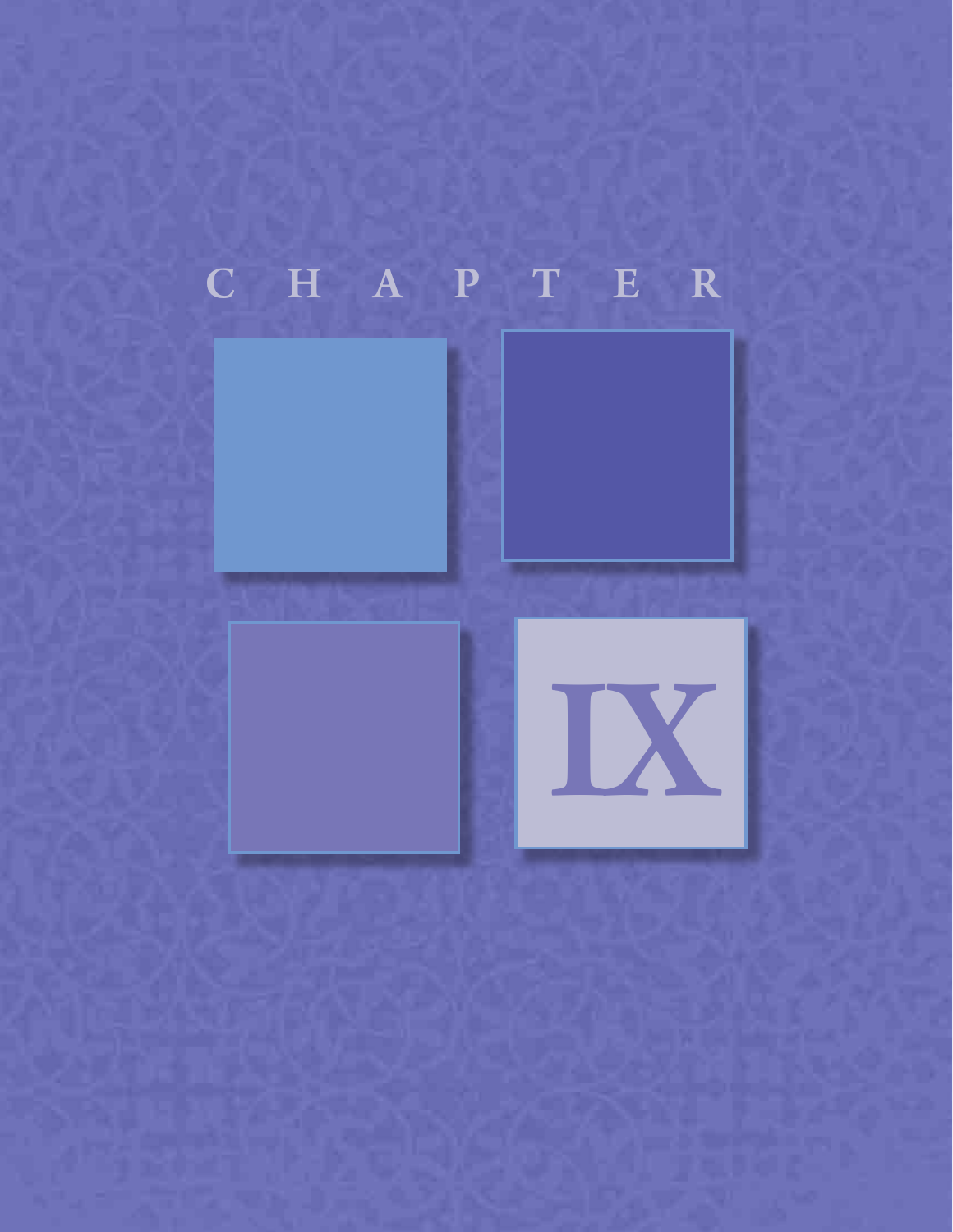

**Day** 1. Read the chapter at least twice before starting the study guide. This is not busy work, becoming familiar with the chapter will help you see things the Holy Spirit wants to reveal to you.<br>2. Look up the words belo familiar with the chapter will help you see things the Holy Spirit wants to reveal to you.

**2.** Look up the words below, using a Strong's Concordance or a good Bible dictionary.

- a. Gave
- b. Power
- c. Authority
- **3.** Using the definitions you wrote, rewrite Luke 9:1, in your own words.<br>4. Because of the right bestowed on the twelve, by Christ, they had
- Because of the right bestowed on the twelve, by Christ, they had and and over demons. What could be done to them?

Because of the right bestowed on the twelve by Christ they could people of diseases.

- **5.** What was the two-fold assignment given to the disciples that day?
- **6.** This is true of our call as believers and followers of Christ. Jesus calls us to himself, equips us for the assignment each day and he sends us out. What is your divine assignment today?

 Please don't say, "I don't know" and leave it at that. Ask the Lord, he will equip you and lead you. Pay close attention as you do dig into this chapter. God's word is often where we get our assignments.

**7.** Jesus is the best example when it comes to leadership. Jesus called his disciples to him and equipped and empowered them. He gave them instructions as to what he wanted them to do and how they were to carry out their assignment. He told them how to deal with difficult situations and people. Then he sent them out, thus multiplying his reach with the good news. The scripture says they were to proclaim the kingdom of God. What do you believe was meant by proclaim the kingdom of God? Read Luke 9:2 and 6 again.

- **8.** After reading Luke 9:3-5, why do you believe the apostles were to not worry about provisions? How much time might be wasted gathering for the "what if's" that could be better spent allowing God to be our provider?
- **9.** Not only would taking no supplies lighten their load, it gives others a chance to be a part of God's work. What ministries are you partnering with and providing for in some way with your time, your treasure or your talents?
- **10.** Look up and define the words disciple and apostle. Jesus had many disciples, what is the main distinction between the two?
- a.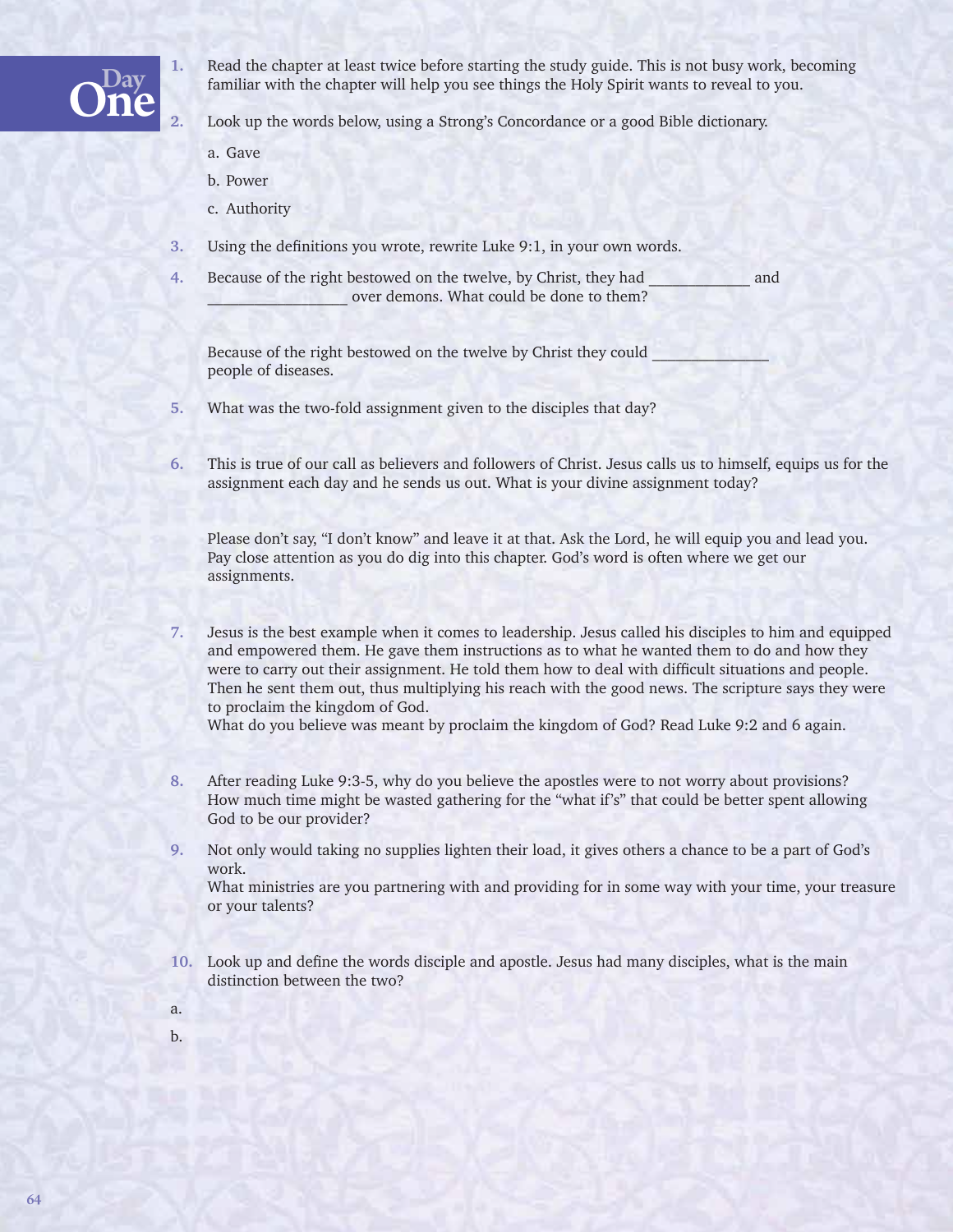**11.** The fact that the twelve did not take provisons, would keep them fully dependant on God for food and lodging. This would keep their focus upward and acknowledging that God is the One providing for their needs.

Who or what are you focused on for your provisions?

Would you need to shift your focus if you lost your present income?

**12.** In verses 7-9, which government leader heard about all that was happening. What was his response?

What are some synonyms for how he felt hearing of all that was going on?

- **13.** A guilty conscience is a terrible burden to bear. What did this Roman leader feel guilty about? (The truth is he had much to feel guilty about but specifically what was worrying him.)
- **14.** Look up 1 John 1:9 to see what the New Testament says about a guilty conscience.
- **15.** Everywhere Jesus went, word got out that he was there and the crowds followed. The apostles returned and reported all they had seen and done while they were gone. The scripture tells us Jesus took them and and went to Bethsaida, a lovely place on the shore of Galilee, so he and the disciples could be alone for a little while. It did not last long. The crowd learned where they were and went to see Jesus. I am quite sure Jesus and his disciples were tired. They had been ministering, teaching, healing the sick and casting out demons. Ministry can be exhausting. Read Luke 9:11 again. What amazing and compassionate example did Jesus give us?
- **16.** Think back over the last few days, can you relate to being exhausted from caring for the needs of others?
- **17.** There are times when we are tired and we simply refuse to meet another need. I believe this could be the times we miss out on our greatest blessings. How different would Luke 9:12-17 read, had Jesus said, "No more today, we are exhausted?"
- **18.** Have you ever experienced a situation like this?

 I recall a night many years ago, it was just before nine and I sat down for the first time all day. My daughter called to me from upstairs, *"Momma, would you come up here."* I didn't even answer her right away. I was trying to choose my words carefully, when she said it again. "Momma would you please come up here." Everything in me wanted remain seated and say, *"What is it you need?"*  Then I could at least decide whether or not it warranted me climbing the stairs. But something in me, the Holy Spirit, said don't say it just go. I am so thankful that I did. That was the night my second daughter gave her heart to Jesus. I did not even know she had been thinking about it that day. She probably would have gotten saved later, but I would have missed the opportunity of talking to her about this and praying with her myself. Thank you Father for the memory of this great blessing.

19. Luke 9:11 …He them and spoke to them about

, and those who needed .

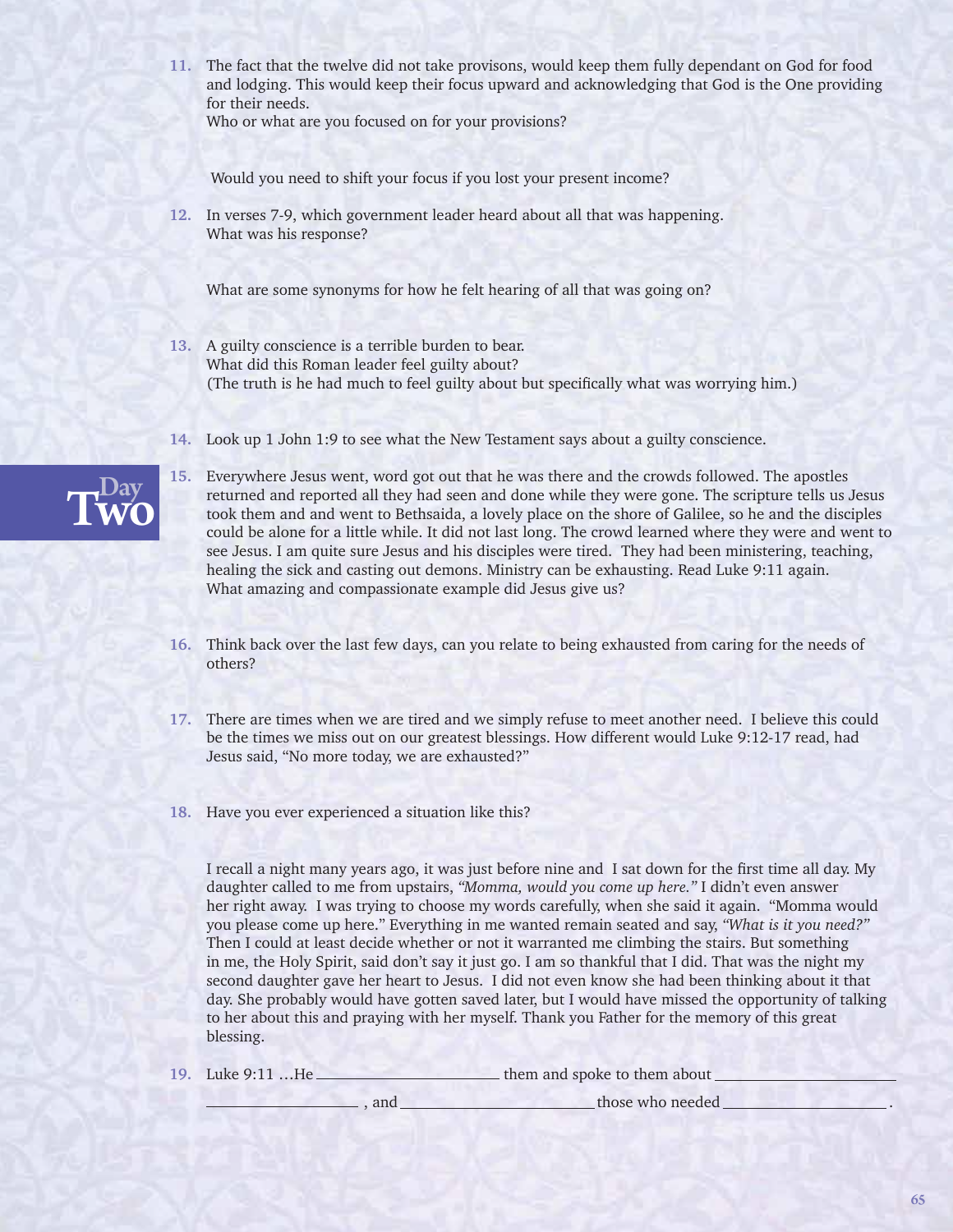- **20.** The scripture tells us it was late in the afternoon and the disciples came to Jesus, asking him to dismiss the crowd. This makes me smile to read this. The disciples must have thought Jesus had lost track of the time. I'm not sure which of the twelve was the spokesman, but one of them mentioned to Jesus, *"Send the crowd away so they can go to the surrounding villages and countryside and find food and lodging, because we are in a remote place her*e." Jesus did not disagree. It was late, it was a desolate place, the crowd was in need of food. Instead of dismissing the crowd, what did Jesus instruct them to do?
- **21.** How great was this need? Doable or seemingly impossible?
- **22.** Has Jesus ever asked you to reach out in a way that seemed humanly impossible?
- **23.** I love the response of the disciples to Jesus's direction when he said, *"You give them something to eat."* They replied "We have only five loaves of bread and two fish-unless we go and buy food for all this *crowd."* What had the disciples attention, their small provisions or their great provider?

Have you ever been faced with a monumental task that would bring God glory? Did you think, I wish I had the money, I'd give it and do something great for the kingdom of God? Let's think, what need has God brought to your attention today?

## Three

- **24.** What did Jesus do with what they had?
- **25.** This is a wonderful example for all of us. When there is a need. We must talk to our heavenly Father and ask him to bless our provisions, then give what we have. Choose one of these three words to go in each blank: faithful, multiply, responsibility

It is our to be the set of the set of the set of the set of the set of the set of the set of the set of the set of the set of the set of the set of the set of the set of the set of the set of the set of the set of the set

it is God's responsibility to\_\_\_\_\_\_\_\_\_\_\_\_\_\_\_\_\_\_\_\_\_\_\_\_\_\_\_\_\_\_\_\_\_ and meet the need.

- **26.** How many men, not counting the women and children, were present on that day, to experience first hand the gracious goodness of God in this miracle? What was the result?
- **27.** The disciples had a front row seat to watch Jesus even in his most intimate and private moments. Luke 9:18 tells us that Jesus was praying in private and his disciples were with him. Jesus stops praying and asked them a question. Read Luke 9:18 again, what question did he ask them?
- **28.** What was their three-fold answer?
	- a. b. c.
- **29.** Jesus then asked them a second question, "But what about you, who do you say I am?" Who answered as the spokesman for the group? What was his answer?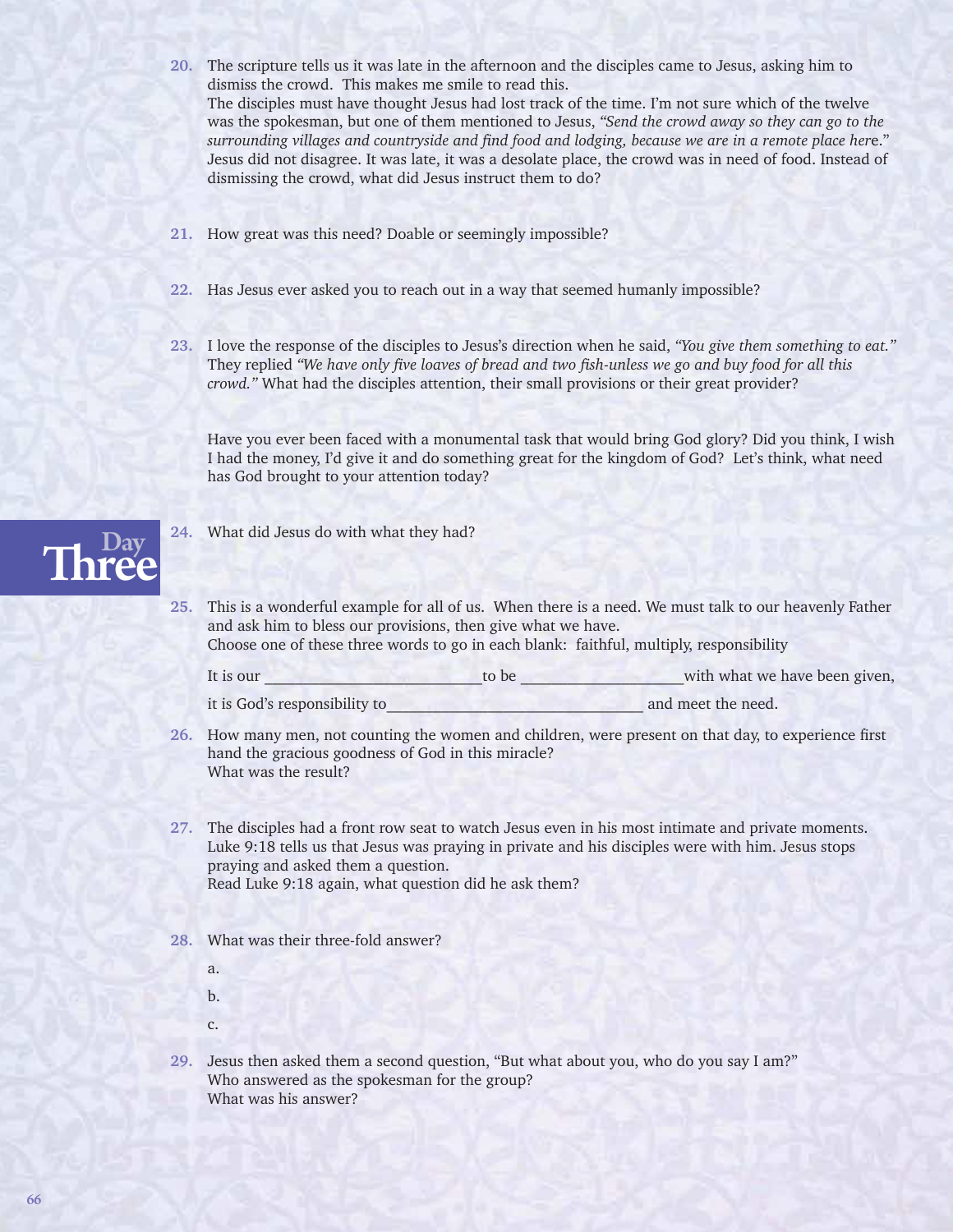**30.** This truly is the most important question anyone will ever need to consider. Did you know we are considering it with every decision we make?

When posed with an opportunity to do something of eternal value, do we do it or do we procrastinate; or even worse do we give in to our own selfish desires and neglect his request?

- **31.** Some translations of Luke 9:20 say "The Christ of God," some say "God's Messiah." These are both translated from the Greek word *Christos,* it means the Anointed One, the Messiah, the Son of God. He is the long-awaited One from God, the Savior of the world. This goes beyond just knowing a fact. It means holding it as truth to live by. If we hold this to be truth, how should it affect our thoughts, words, actions and relationships?
- **32.** In Luke 9:21-27, we are allowed to know the details of a very private conversation between Jesus and his disciples. Jesus told them not to share this information with anyone. (verse 21) He was sharing this news with them, because this had been God's plan since the foundation of the world. He did not want them to be caught by surprise. What were the details shared concerning the Son of Man in verse 22?

|     | a.                                             |     |      |      |
|-----|------------------------------------------------|-----|------|------|
|     | b.                                             |     |      |      |
|     | c.                                             |     |      |      |
|     | α.                                             |     |      |      |
|     | 33. Luke 9:23 NIV "Whoever wants to be my      |     | must |      |
|     | and take up their cross                        | and |      | me." |
| 34. | What do you believe it means to deny yourself? |     |      |      |

- **35.** What does it mean to take up your cross?
- **36.** What does it mean to follow Jesus?
- **37.** The twelve would soon experience the suffering Jesus was referring to here. They would be called to deny themselves, to say no to personal comforts of life, and to take a stand for Christ in a very hostile enviroment. How about you, are you wiling to deny yourself and take up your cross daily in order to follow Jesus?

What might that look like today?

38. Jesus has made it very clear what he expects of his followers. He wants us to follow him out of love and obedience. We have said it before, partial or delayed obedience

is really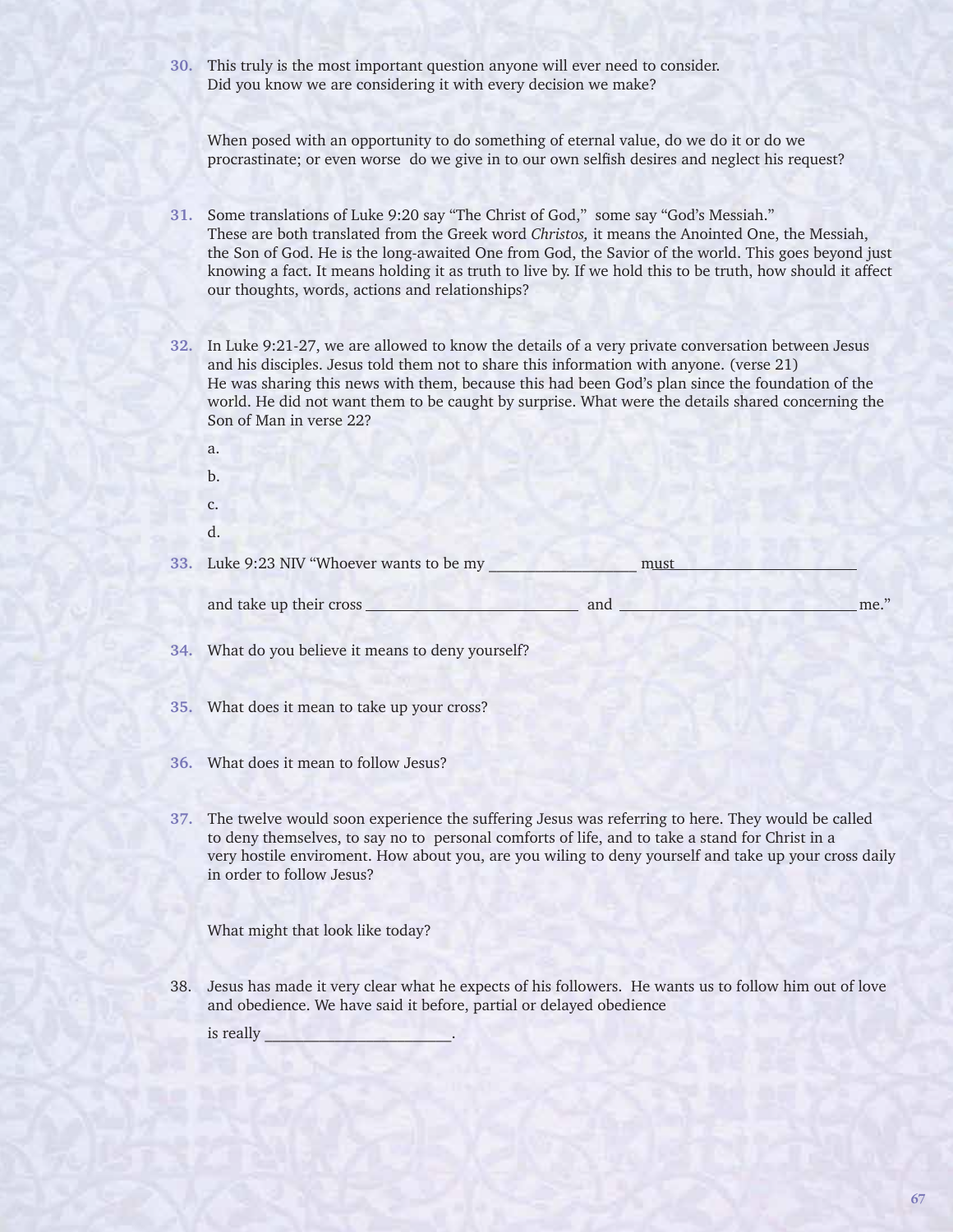

**39.** Luke 9:25 asks another very important question, *"What good is it for someone to gain the whole world, and yet lose or forfeit their very…his very self."* This same question is found in Mark, the wording is a bit different but it is the same conversation. Mark 8:36-37

## "For what does it profit a man to gain the whole world and forfeit his soul? For what can a *man give in exchange for his soul?"*

Please, take a few minutes to seriously think about what you have just read, These questions are of eternal consequense. How would you answer?

**40.** Luke 9:28 tells us, eight days later, Jesus took Peter, John and James with him up the mountain to pray. They got to experience something lifechanging that day. According to verses 29-30, while Jesus was praying something amazing happened?

a.

b.

c.

- **41.** Moses and Elijah were talking with Jesus. What were they discussing?
- **42.** Peter, James and John had been very sleepy. Don't you love learning these men were just like us. They got tired and, even though it was a time of prayer, they were overcome with sleep. Have you ever fallen asleep while praying?
- **43.** When they awoke they saw an amazing sight, Jesus in radiant glory standing before them and he was with Moses and Elijah. Peter wanted to put up a more permanent stucture for Moses, Elijah and Jesus. He wanted this to last. The scripture says Peter did not know what he was saying. This makes me smile. Even though he did not have a full understanding, he knew he did not want it to end. But end it did, Moses and Elijah were gone. At that moment, a voice came from the cloud. Who was speaking? What did he say?
- **44.** God's presence is often manifested in the cloud. What were these specific events? 100 bonus points for answering this question.
- a. Genesis 9:16
- b. Exodus 13:21
- c. Exodus 24:15-16
- d. Exodus 40:34
- e. Leviticus 16:2
- f. Numbers 9:17
- g. Matthew 17:5
- **45.** Last week we looked at what it means to listen well. We said we are to listen to understand. We are to listen to obey. And we are to listen to bear fruit. God spoke from heaven and said, *"This is my Son, whom I have chosen; listen to him."* How are you at listening to Jesus?

Does he have to repeat himself over and over to get your attention?

Or are you in tune with the voice of the Good Shepherd?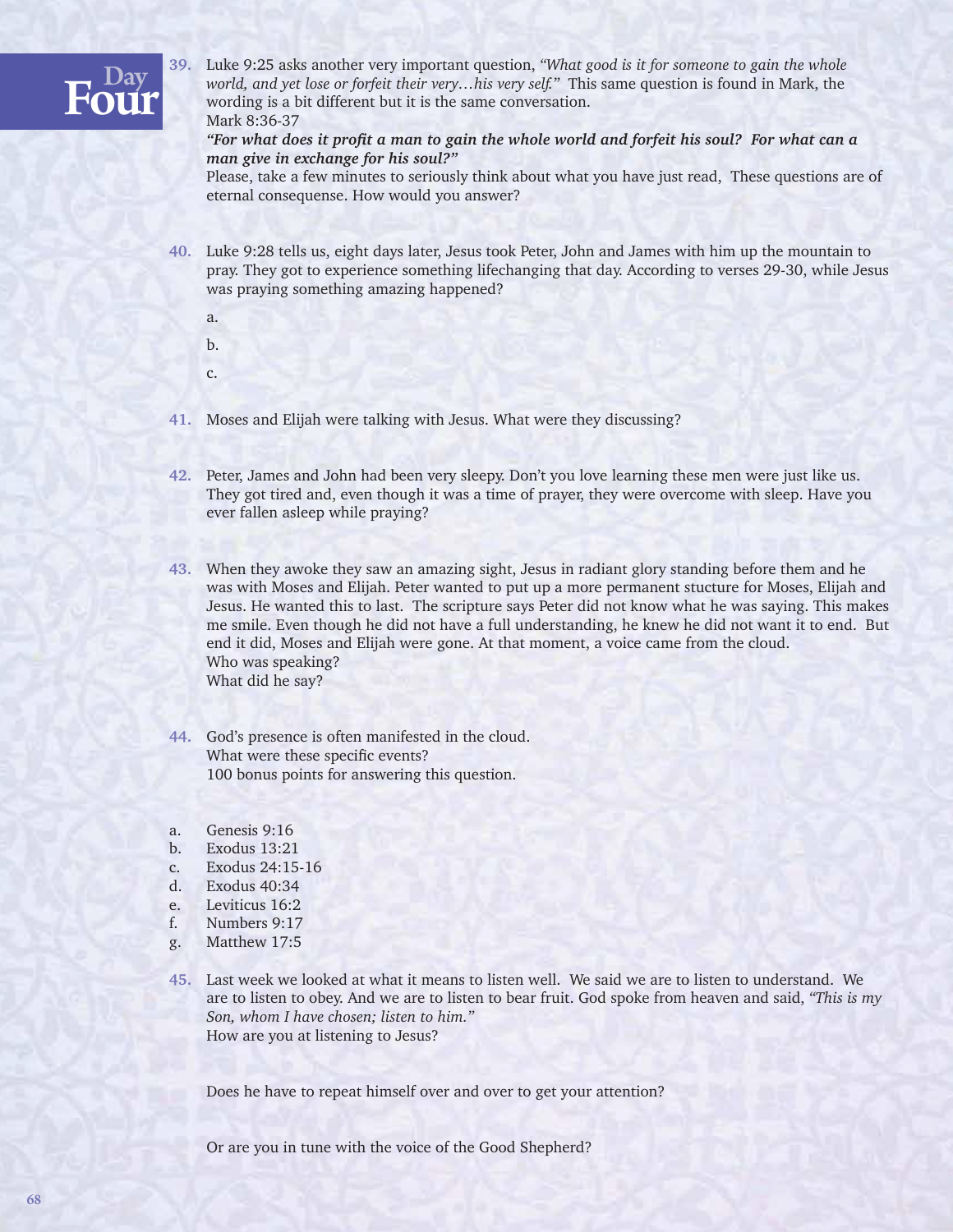- **46.** Jesus is alone with his disciples again and they came down the mountain. Peter, James and John kept these things to themselves. Why do you suppose Jesus did not want them to be talking about this event when they came down? Read Matthew 17:9, before you answer.
- **47.** Do not miss the mention of the large crowd, when Jesus came down the mountain. Who quickly becomes the focus of this large crowd?

What facts can be found about this person?

Five

- **48.** The scripture tells us the man had asked the disciples to cast out this demon, but they were unable. Did this seem odd to you? The apostles had been successfully doing that very thing only a few days before.
- **49.** Jesus has some very harsh words that day. Specifically what did he say?

Some commentaries say Jesus was not speaking to the apostles. That he was speaking to the Phariesss and others who would have been there that day. I am not sure but it certainly could have been the apostles. Jesus had just given them power and authority over demons. What did it show when they were unable to help?

- **50.** We too have been given this power and authority. All we need to do is exercise it, within the will of our God. What would you like to see happen today that will require great faith, power and authority?
- **51.** After this amazing miracle, Jesus once again speaks to those following him and tries to help them see that he would very quickly be taken away. The scripture said they did not understand and were afraid to ask.

Instead, what is the conversation, going on between them that day?

- **52.** Jesus is such a gentle teacher. He does not get upset and chide them. He is trying to tell them of his imminent death and they are discussing who is the greatest. What does Jesus do?
- 53. Luke 9:51-62 tells us the time for Jesus to be taken up to heaven is at hand. From this point on, we will see Jesus is headed for Jerusalem. Jesus is approached by three men who appear to have the heart to follow Him. What is the problem?
- 54. What does Jesus say to these men?
	- •
	- •

55. Is there anything wrong with wanting a home to go to each night? Is there anything wrong with a son burying his father? Is there anything wrong with saying goodbye to loved ones? What was the real issue for these men?